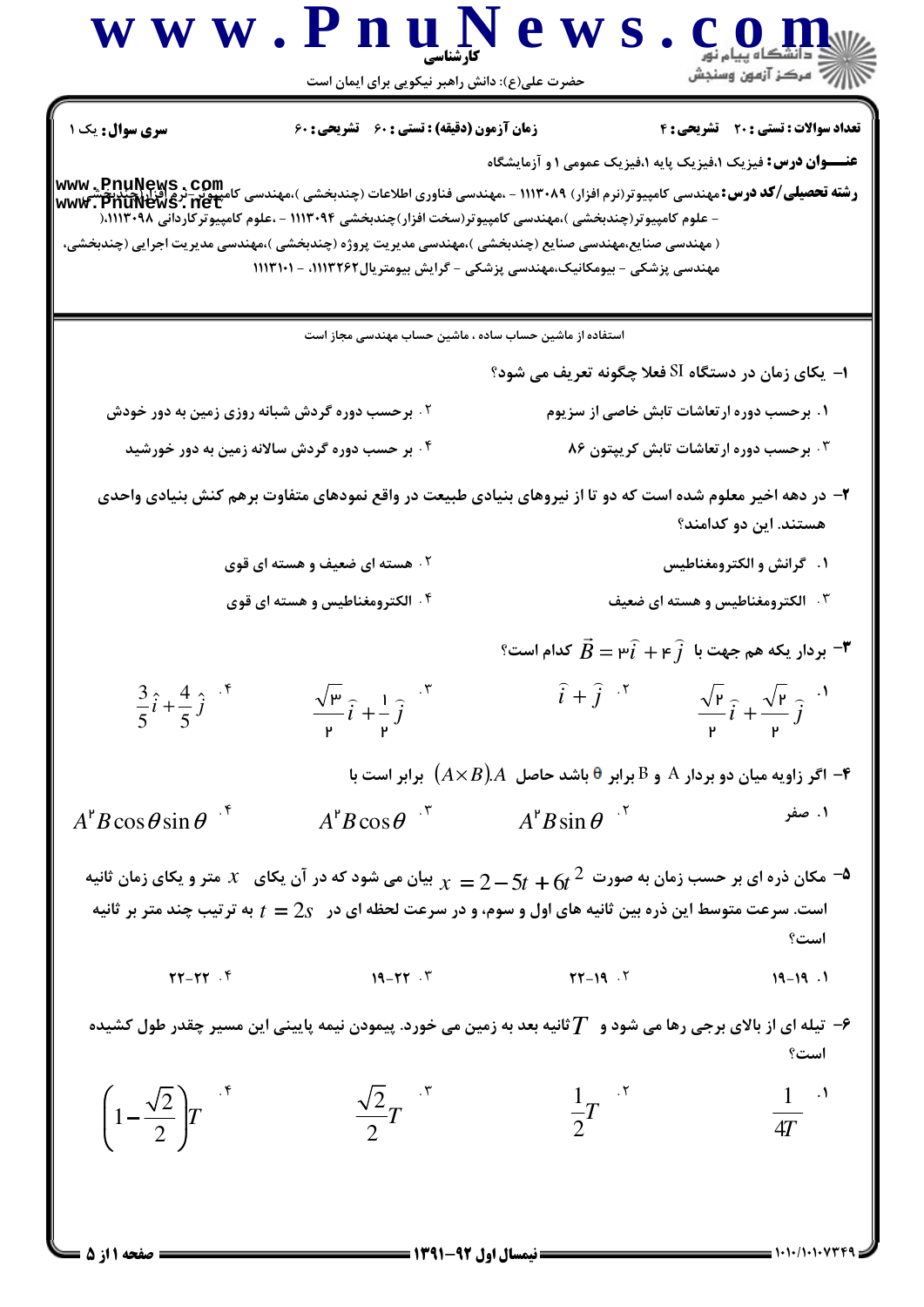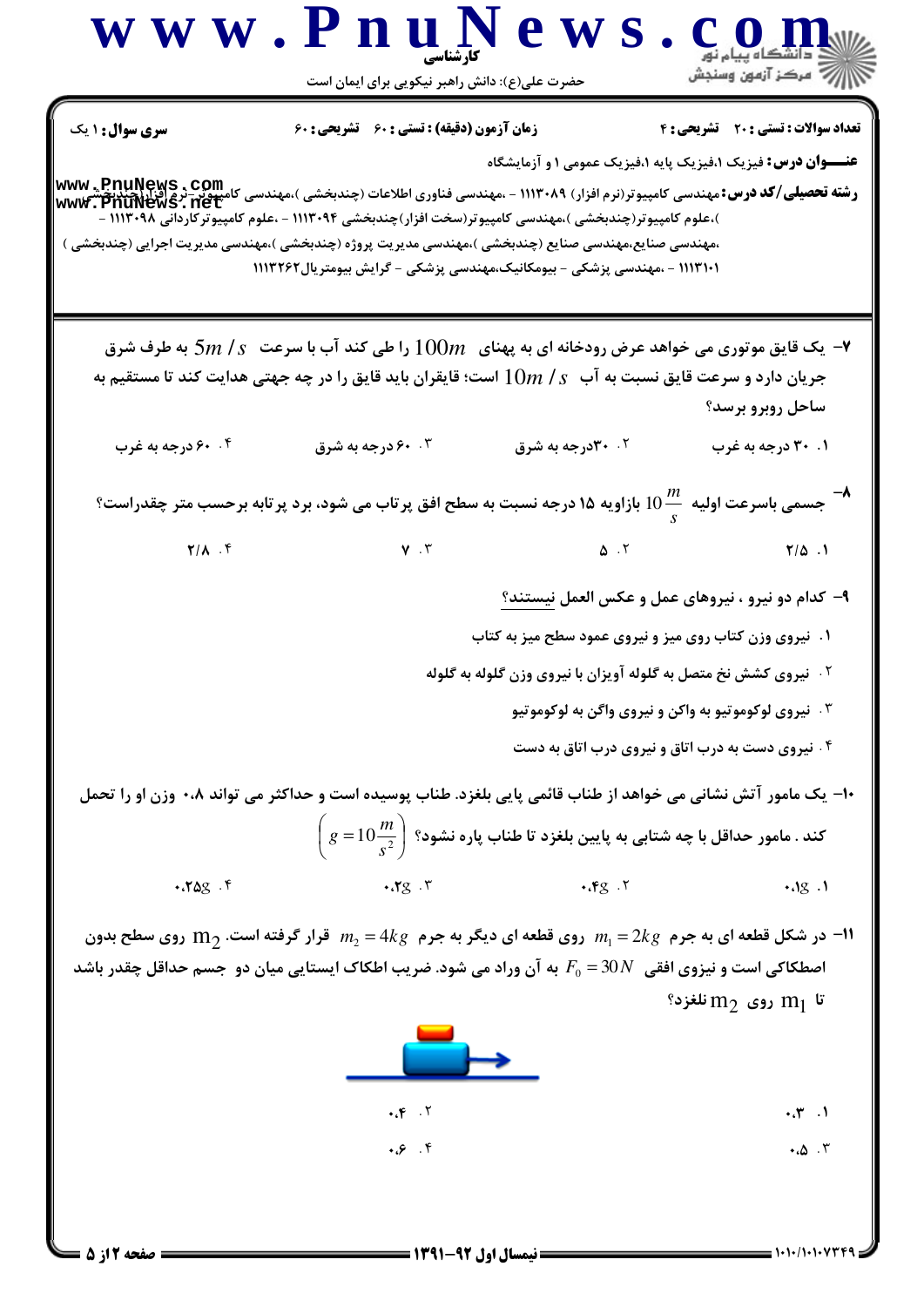| W W W . P                                                                                                                                                                                                                                                                                                                                                                                                                                                                                                                                                                                                                                                                                                                                                                                                                                                                                                                                                                                                                                                                                                                                                                                                                         | W L | W L | W L |
|-----------------------------------------------------------------------------------------------------------------------------------------------------------------------------------------------------------------------------------------------------------------------------------------------------------------------------------------------------------------------------------------------------------------------------------------------------------------------------------------------------------------------------------------------------------------------------------------------------------------------------------------------------------------------------------------------------------------------------------------------------------------------------------------------------------------------------------------------------------------------------------------------------------------------------------------------------------------------------------------------------------------------------------------------------------------------------------------------------------------------------------------------------------------------------------------------------------------------------------|-----|-----|-----|
| \n $\frac{1}{2}$ Ω <sub>1</sub> Ω <sub>2</sub> θ <sub>3</sub> θ <sub>4</sub> θ <sub>4</sub> θ <sub>5</sub> θ <sub>6</sub> Ω <sub>6</sub> Ω <sub>7</sub> Ω <sub>8</sub> Ω <sub>9</sub> Ω <sub>1</sub> Ω <sub>1</sub> θ <sub>1</sub> θ <sub>1</sub> θ <sub>1</sub> Ω <sub>1</sub> θ <sub>1</sub> θ <sub>1</sub> Ω <sub>1</sub> θ <sub>1</sub> Ω <sub>1</sub> θ <sub>2</sub> θ <sub>2</sub> Ω <sub>1</sub> θ <sub>2</sub> θ <sub>2</sub> Ω <sub>2</sub> Ω <sub>2</sub> Ω <sub>2</sub> Ω <sub>2</sub> Ω <sub>2</sub> Ω <sub>2</sub> Ω <sub>2</sub> Ω <sub>2</sub> Ω <sub>2</sub> Ω <sub>2</sub> Ω <sub>2</sub> Ω <sub>2</sub> Ω <sub>2</sub> Ω <sub>2</sub> Ω <sub>2</sub> Ω <sub>2</sub> Ω <sub>2</sub> Ω <sub>2</sub> Ω <sub>2</sub> Ω <sub>2</sub> Ω <sub>2</sub> Ω <sub>2</sub> Ω <sub>2</sub> Ω <sub>2</sub> Ω <sub>2</sub> Ω <sub>2</sub> Ω <sub>2</sub> Ω <sub>2</sub> Ω <sub>2</sub> Ω <sub>2</sub> Ω <sub>2</sub> Ω <sub>2</sub> Ω <sub>2</sub> Ω <sub>2</sub> Ω <sub>2</sub> Ω <sub>2</sub> Ω <sub>2</sub> Ω <sub>2</sub> Ω <sub>2</sub> Ω <sub>2</sub> Ω <sub>2</sub> Ω <sub>2</sub> Ω <sub>2</sub> Ω <sub>2</sub> Ω <sub>2</sub> Ω <sub>2</sub> Ω <sub>2</sub> Ω <sub>2</sub> Ω <sub>2</sub> Ω <sub>2</sub> Ω <sub></sub> |     |     |     |

 $= 1.1.11.1.14$ 

 $\Box$ مفحه ۱۳ز ۵ ک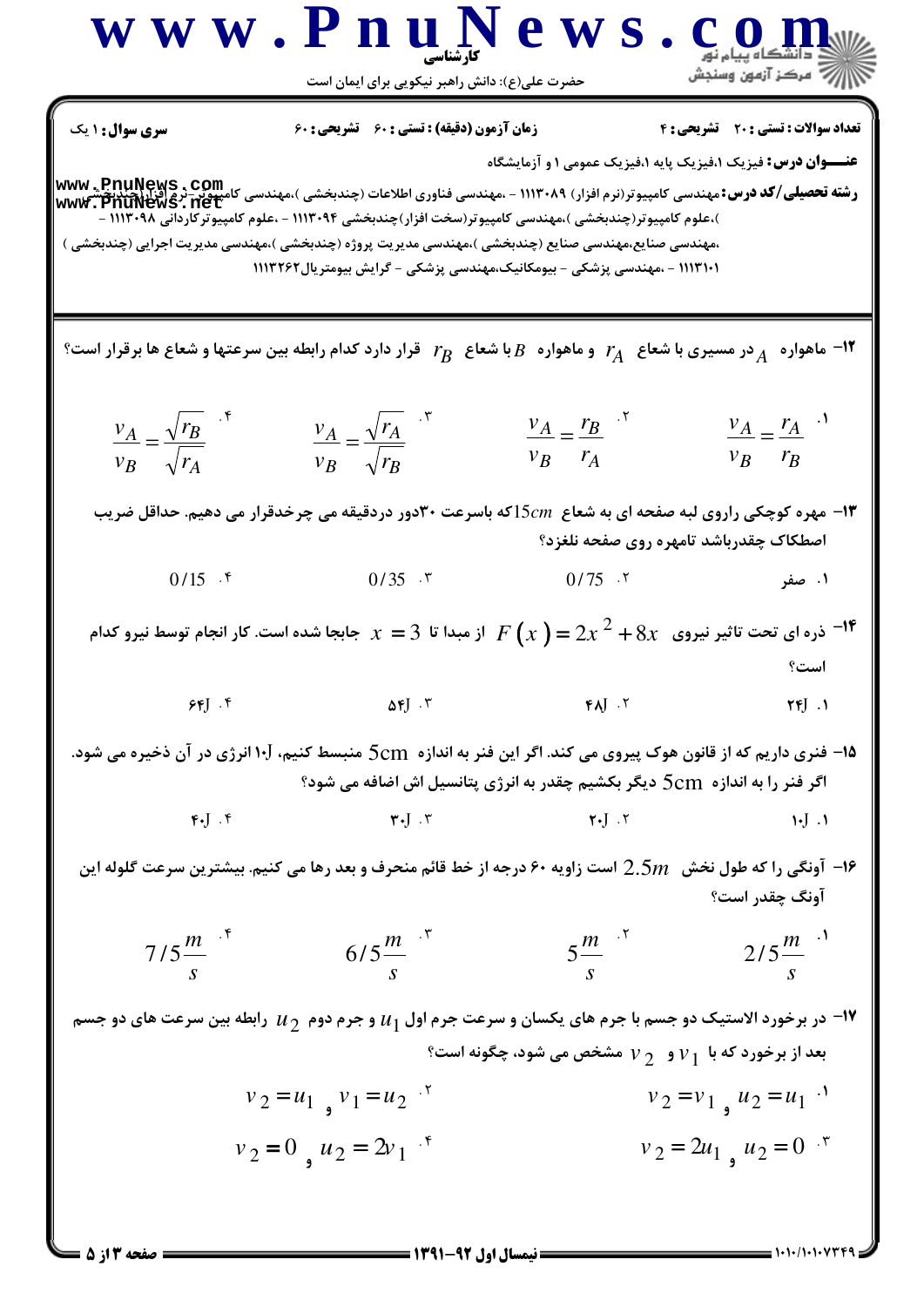n

 $= 1.1.11.1.14$